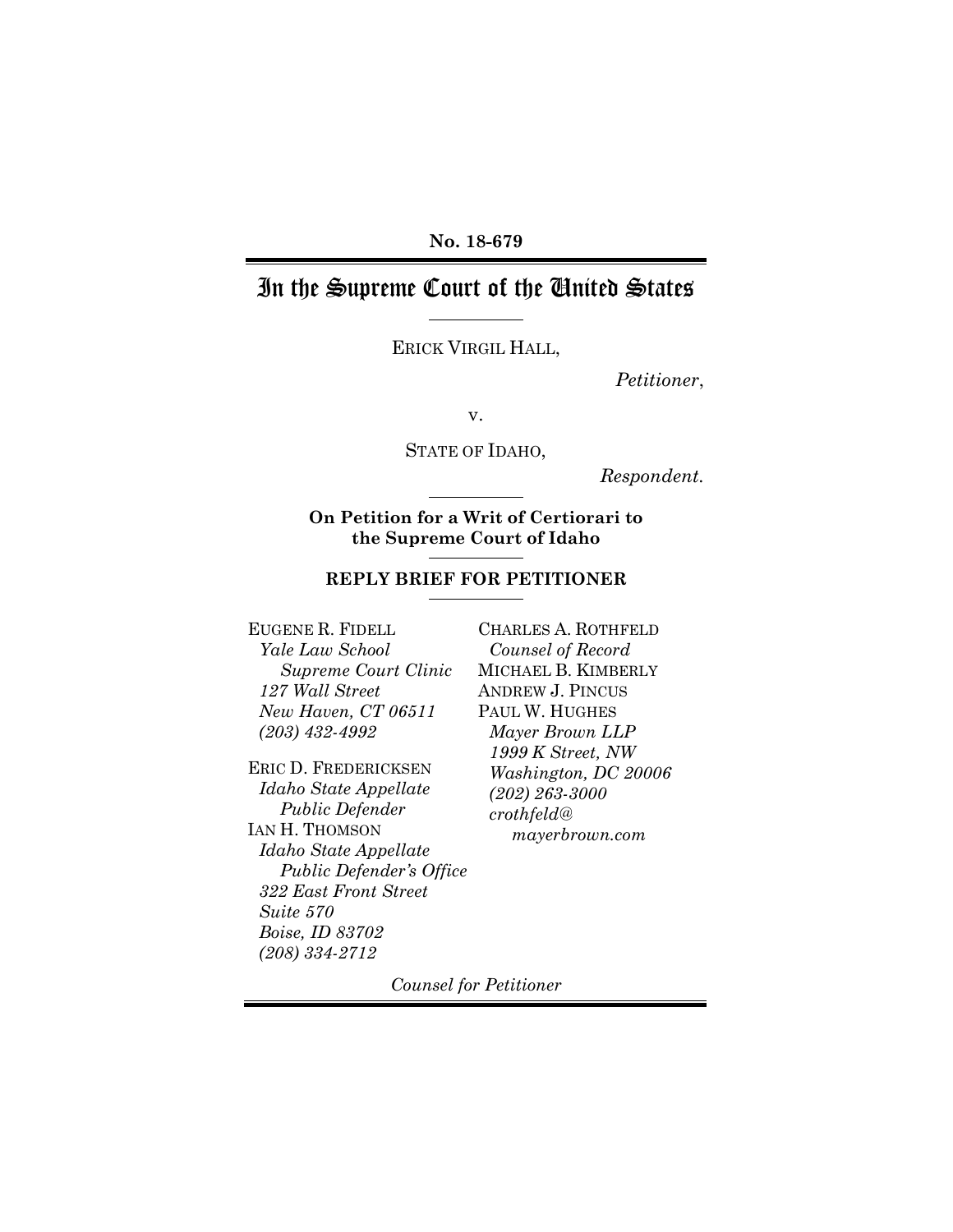# **TABLE OF CONTENTS**

| <b>IDAHO'S AGGRAVATING</b>               |
|------------------------------------------|
| <b>CIRCUMSTANCES ARE</b>                 |
| UNCONSTITUTIONALLY VAGUE2                |
| A. Idaho's HAC aggravator gives          |
|                                          |
| B. The State's defense of its utter      |
| disregard and propensity aggravators     |
| rests on the discredited contention that |
| identical sentencing rules apply to      |
|                                          |
| <b>II. THE COURT SHOULD RESOLVE THE</b>  |
| CONFLICT ON APPLICATION OF               |
|                                          |
| III. THIS CASE IS AN APPROPRIATE         |
| VEHICLE WITH WHICH TO RESOLVE            |
| THE QUESTIONS PRESENTED11                |
|                                          |

i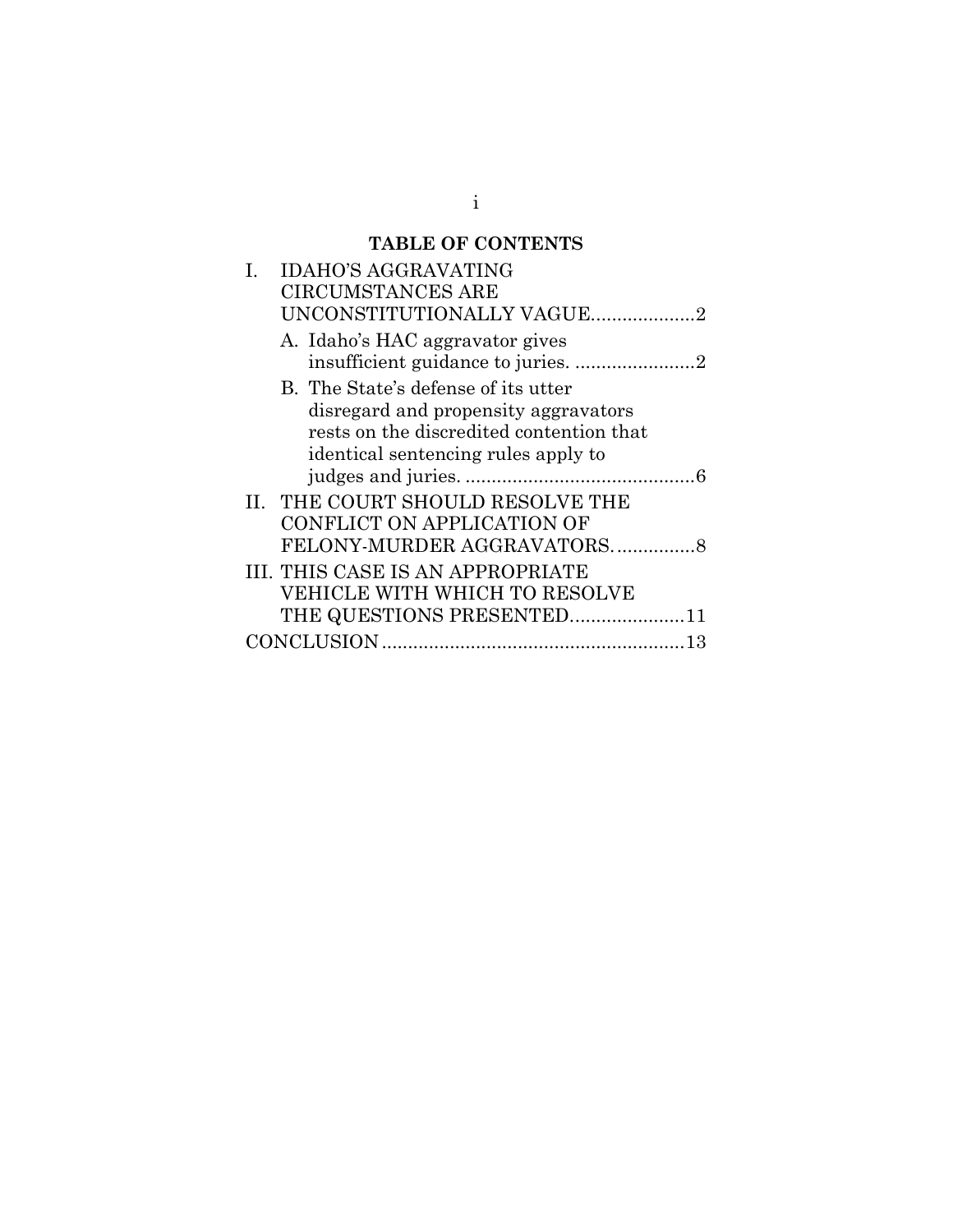# **TABLE OF AUTHORITIES**

| ÷<br>г. |
|---------|
|---------|

| Arave v. Creech,          |  |  |
|---------------------------|--|--|
|                           |  |  |
| Brown v. Sanders,         |  |  |
|                           |  |  |
| Clemons v. Mississippi,   |  |  |
|                           |  |  |
| <i>Engberg v. Meyer,</i>  |  |  |
|                           |  |  |
| Enmund v. Florida,        |  |  |
|                           |  |  |
| Hildwin v. Florida,       |  |  |
|                           |  |  |
| Hurst v. Florida,         |  |  |
|                           |  |  |
| <i>Illinois v. Gates,</i> |  |  |
|                           |  |  |
| Lewis v. Jeffers,         |  |  |
|                           |  |  |
| Loving v. United States,  |  |  |
|                           |  |  |
| Maynard v. Cartwright,    |  |  |
|                           |  |  |
| McConnell v. State,       |  |  |
|                           |  |  |
| Moore v. Clarke,          |  |  |
|                           |  |  |
| Moore v. Kinney,          |  |  |
|                           |  |  |
| Proffitt v. Florida,      |  |  |
|                           |  |  |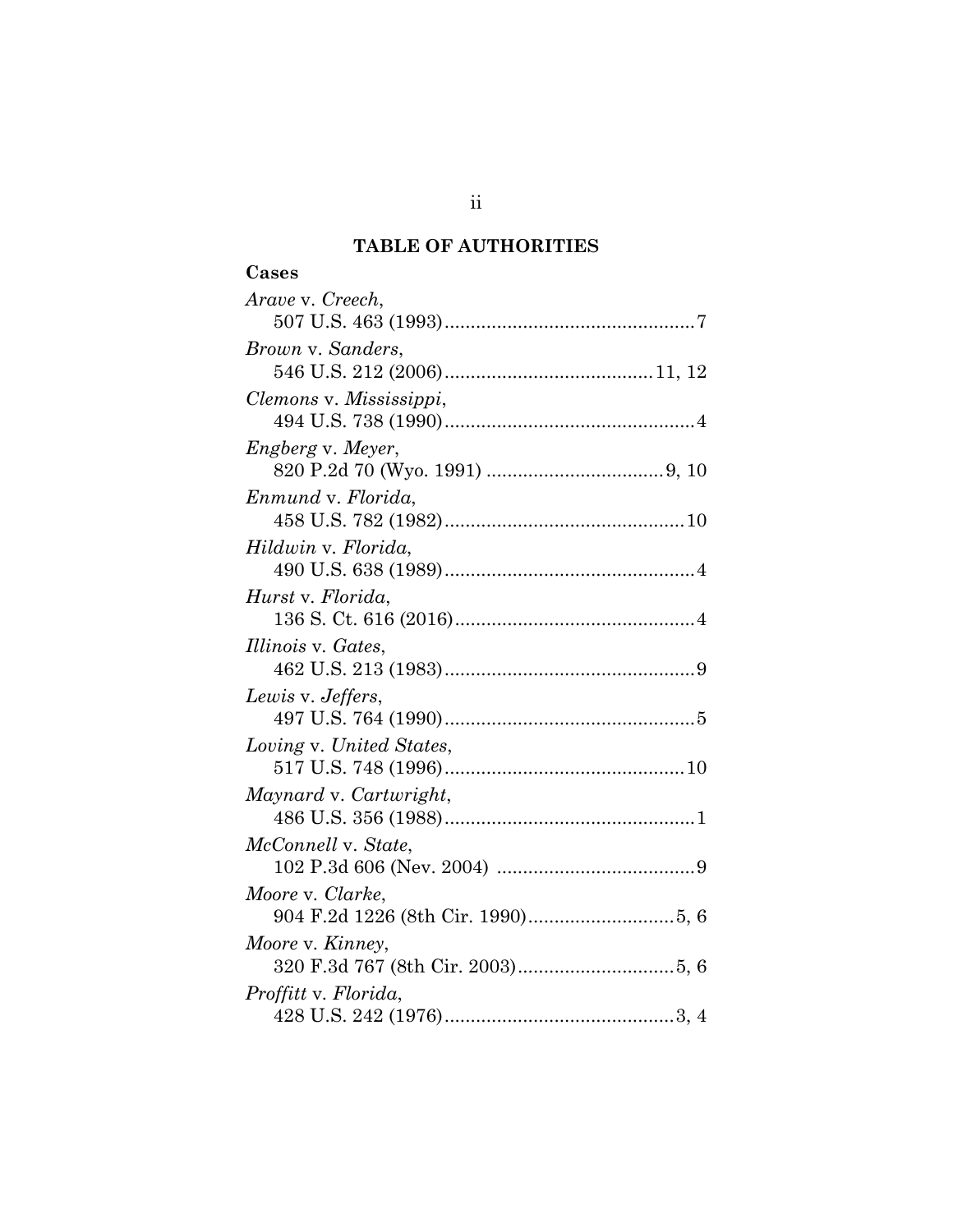# **Cases—continued**  *Ring* v. *Arizona*, 536 U.S. 584 (2002) ................................................ 4 *Spaziano* v*. Florida*, 468 U.S. 447 (1984) ................................................ 4 *State* v. *Superior Court*, 647 P.2d 76 (Cal. 1982) .......................................... 5 *Tison* v. *Arizona*, 481 U.S. 137 (1987) .............................................. 10 *Walton* v. *Arizona*, 497 U.S. 639 (1990) ............................................ 3, 4 *Zant* v. *Stephens*, 462 U.S. 862 (1983) ................................................ 8

## iii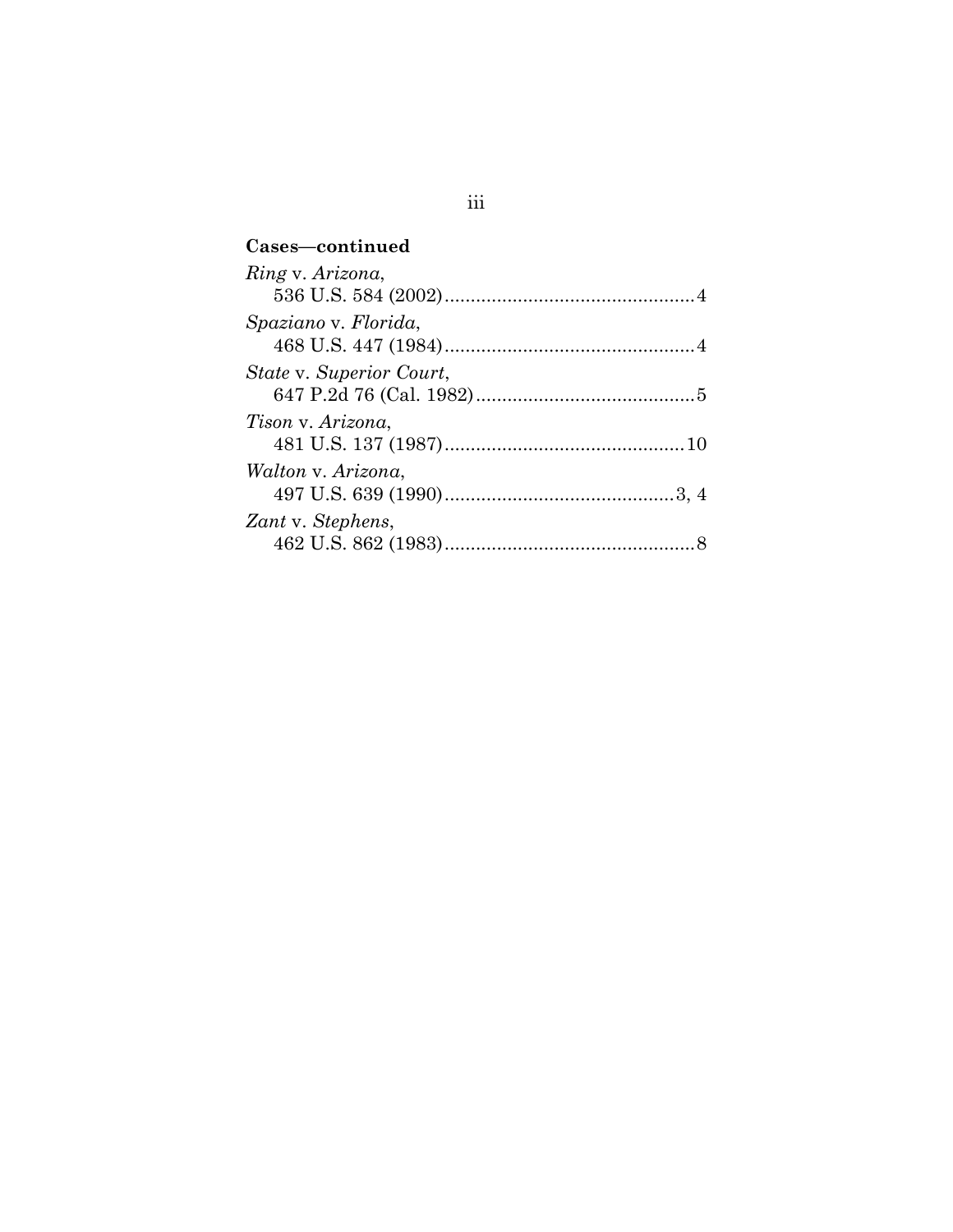#### **REPLY BRIEF FOR PETITIONER**

In opposing review, Idaho attempts to defend a jury instruction that this Court already has held unconstitutional. The State also insists that there are no constitutional distinctions that require different rules for judges and juries when they determine whether imposition of the death penalty is warranted—a position that this Court repeatedly has rejected. And Idaho effectively concedes the existence of a conflict between state courts of last resort on an important and recurring question about the rules governing capital punishment. On examination, the State's argument on each of these points demonstrates the *need* for further review.

That is especially so because the questions presented here are of undoubted importance. The State offers no response to our demonstration that the capital sentencing aggravators at issue here are used by numerous jurisdictions across the Nation, making clarity on the governing rules essential. And there is no denying that, in cases involving sentences of death, certainty and close adherence to Eighth Amendment principles "is a fundamental constitutional requirement" that must be maintained by this Court. *Maynard* v. *Cartwright*, 486 U.S. 356, 362 (1988). Because the court below departed from the governing rules in a manner that led to the insupportable imposition of a death sentence—an approach that, if not corrected, will lead to the same error being committed again in other cases, both in Idaho and elsewhere this Court should grant review.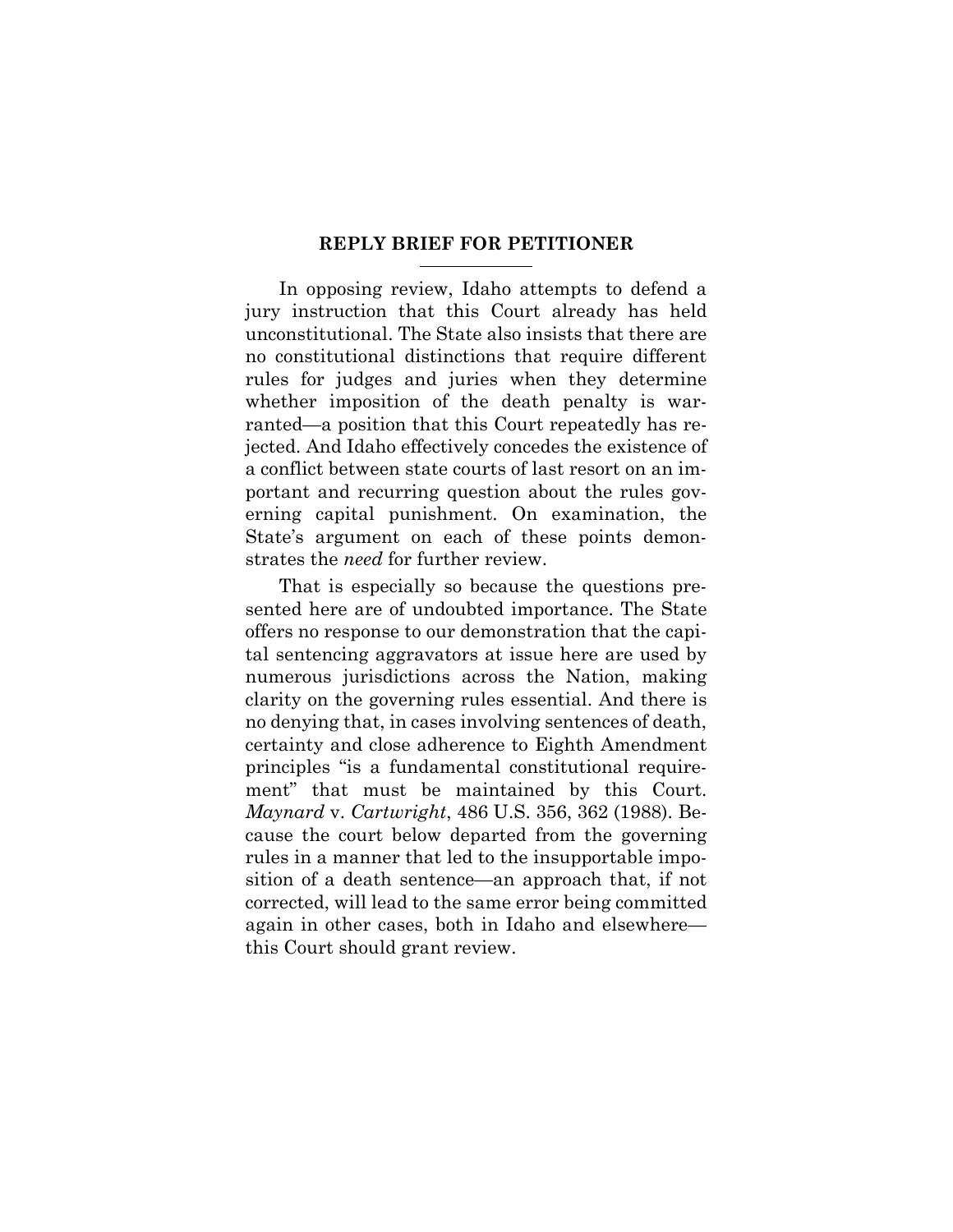### **I. IDAHO'S AGGRAVATING CIRCUMSTANCES ARE UNCONSTITUTIONALLY VAGUE.**

### **A. Idaho's HAC aggravator gives insufficient guidance to juries.**

We showed in the petition that Idaho's HAC aggravator does not provide constitutionally adequate guidance to a sentencing jury and is inconsistent with this Court's decision in *Maynard*, which invalidated a materially identical aggravating circumstance. Pet. 11-18. In response, the State recognizes that our argument regarding *Maynard* "is correct as far as it goes" (Opp. 11) but insists that Idaho's HAC aggravator is saved by the limiting construction given to the provision by the Idaho Supreme Court. Opp. 9-10. This argument, however, reflects a fundamental misunderstanding of the principles announced by this Court.<sup>1</sup>

*First*, as we showed in the petition (Pet. 15 n.3) and as the State does not deny—the limiting construction invoked by Idaho cannot save the capital sentence in this case because it was *not* given to the jury. As we also showed (and as the State also does not deny), the unconstitutionally vague instruction actually given in this case was not an aberration; the narrowing construction upon which Idaho relies before this Court does not appear in the State's pattern jury instructions and is not given to Idaho juries as a matter of

<sup>&</sup>lt;sup>1</sup> The State's complaint that petitioner failed to raise his jury instruction challenge below is insubstantial. Opp. 13. Before the Idaho Supreme Court, petitioner argued that Idaho's HAC aggravator is unconstitutionally vague—an argument that by definition centered on how the jury was instructed regarding that aggravator. See Pet. App. 49a-52a.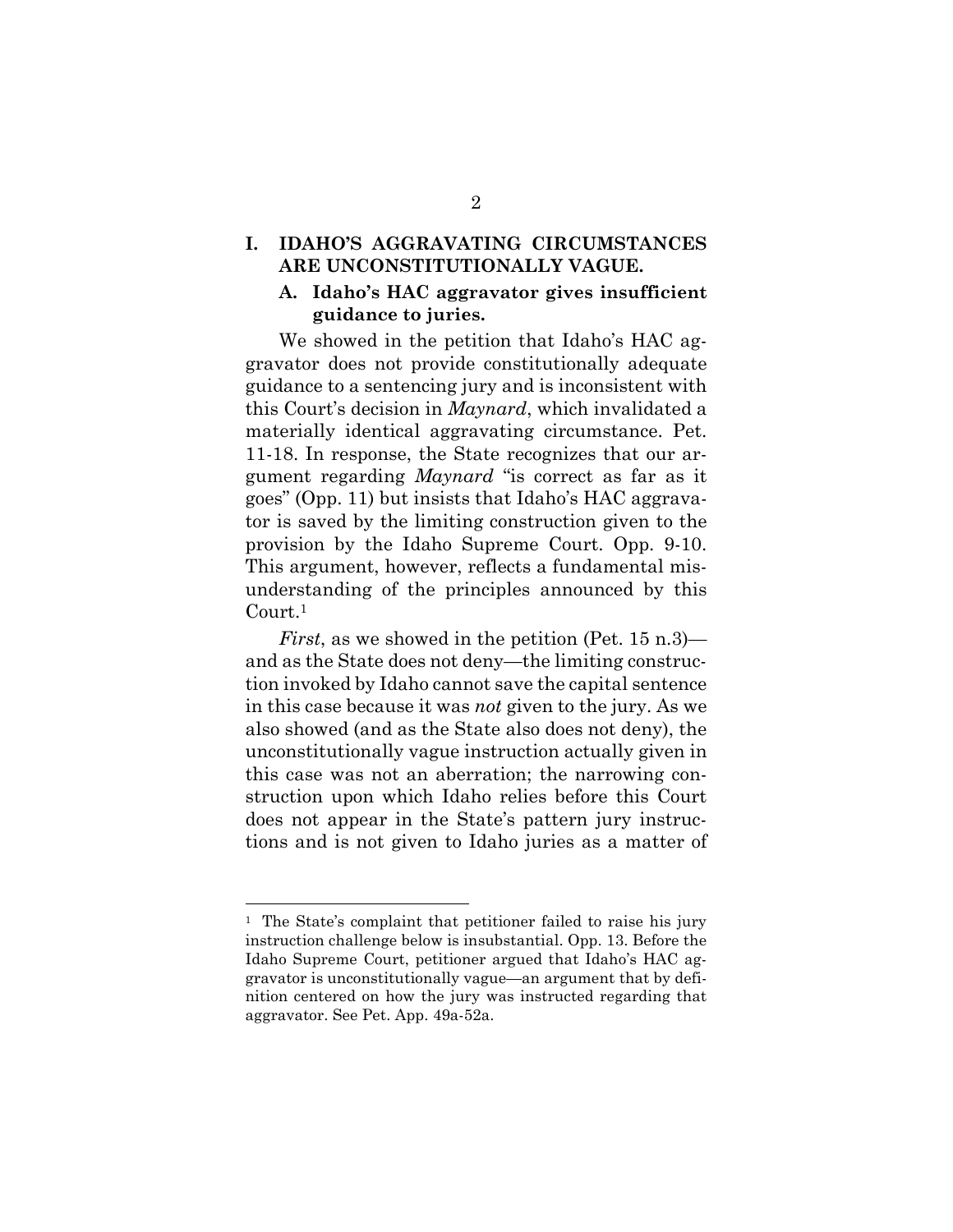course. See *ibid.*; Pet. App. 201a-202a (HAC instruction includes no reference to the "unnecessarily torturous" narrowing construction now relied upon by the State).

And it should go without saying that a narrowing construction that was not given to or considered by the jury cannot validate a death sentence imposed by that jury. This Court said exactly that in *Walton* v. *Arizona*, 497 U.S. 639, 653 (1990), where it explained that, "[w]hen a jury is the final sentencer, it is essential that the jurors be properly instructed regarding all facets of the sentencing process." It is not enough that the jury "was instructed only in the bare terms of an aggravating circumstance that is unconstitutionally vague on its face." *Ibid*. But that is just what happened in this case.

The State gets no further when it observes that juries, like judges, "are presumed to follow the law." Opp. 17. That may well be so, but it is beside the point when the jury is *not properly or adequately instructed*  in the law. Nor is the State's observation responsive to the reality, recognized by this Court and demonstrated by Justice Kidwell below, that specificity in jury instructions is necessary because jurors lack the experience necessary to make the comparative judgments that are essential in sentencing—especially in capital cases—and that "can only be developed by involvement with the trials of numerous defendants." *Proffitt* v*. Florida*, 428 U.S. 242, 252 n.10 (1976) (plurality opinion) (citation omitted); accord Pet. App. 180a (Kidwell, J., dissenting). This does not involve "proportionality review," as the State asserts (Opp. 18); instead, it calls for exercise of "the requisite knowledge to balance the facts of the case against \* \* \*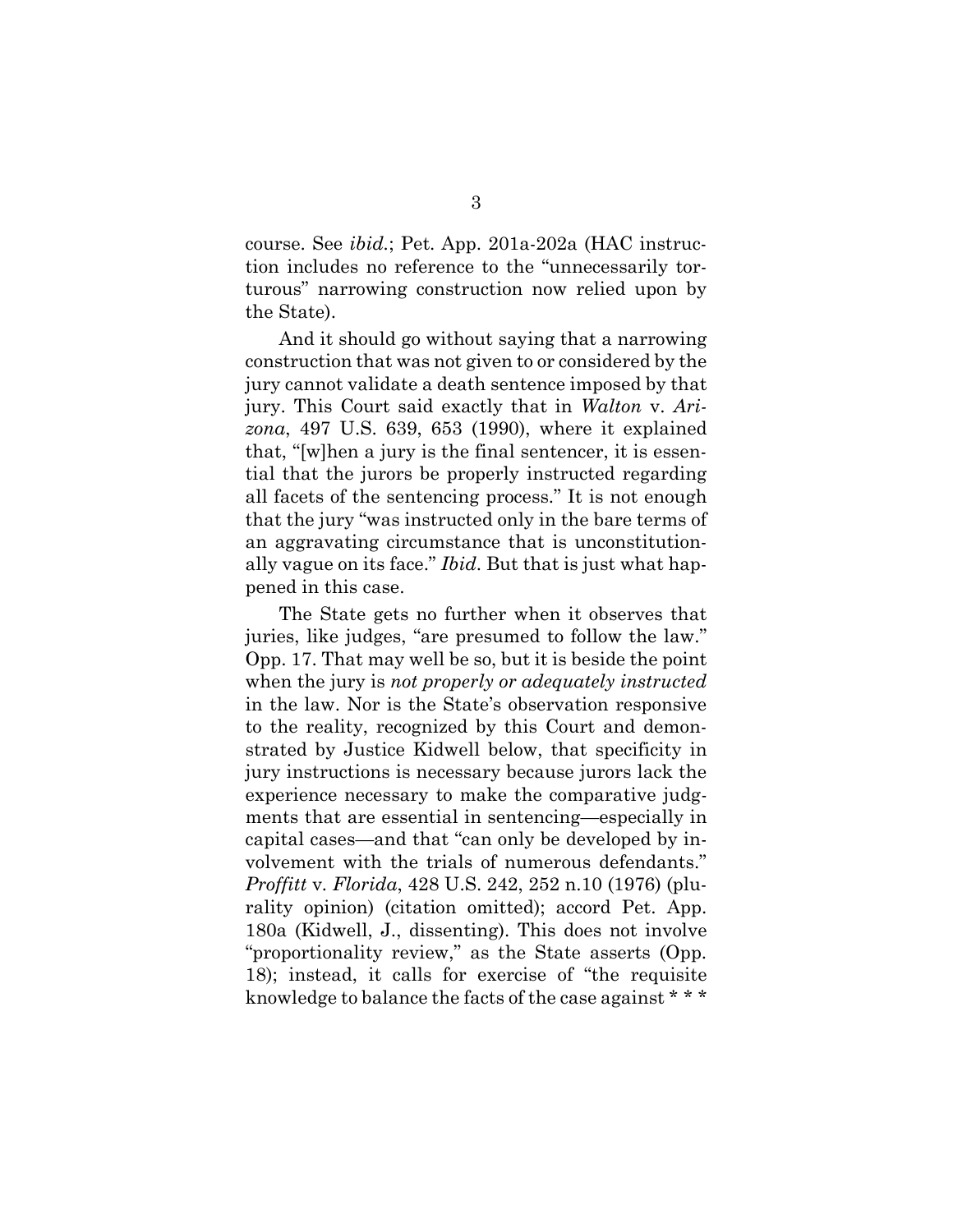standard criminal activity." *Proffitt*, 428 U.S. at 252 n.10.<sup>2</sup>

*Second*, the State is wrong when it seems to assume that deficiencies in the jury instructions may be cured through post-sentencing review by an appellate court that itself applies the necessary narrowing construction. Opp. 18-19. That may have been true prior to *Ring* v. *Arizona*, 536 U.S. 584 (2002), when capital sentences could be imposed by judges without any involvement by a jury. See *Walton*, 497 U.S. at 653-654; *Clemons* v. *Mississippi*, 494 U.S. 738, 745-746 (1990). But that approach cannot survive *Ring*: capital defendants now are entitled to a jury determination of the existence of the aggravating circumstances that are necessary for the constitutionally valid imposition of the death penalty*.* See also *Hurst* v*. Florida*, 136 S. Ct. 616 (2016). If the State's contrary view were correct, *Ring* would be rendered a dead letter, as (in cases like this one) a jury would never make the factual findings that are constitutionally necessary to support imposition of the death penalty, and all the real sentencing work would be done by judges on appeal.<sup>3</sup>

*Third*, even if appellate review *could* substitute for inadequate jury instructions, the review provided

<sup>2</sup> The State's repeated observation that not all Idaho trial judges have experience hearing capital cases is off the point. Opp. 18, 23. *All* judges—and *no* juries—are familiar with relevant background law and with the comparative judgments that are a necessary part of sentencing.

<sup>3</sup> This Court's holding in *Clemons* that state appellate review can render constitutional a jury's death sentence that depended on an unconstitutionally vague aggravator explicitly relied on *Spaziano* v*. Florida,* 468 U.S. 447 (1984), and *Hildwin* v*. Florida*, 490 U.S. 638 (1989), which were both overruled by *Hurst*, 136 S. Ct. at 623.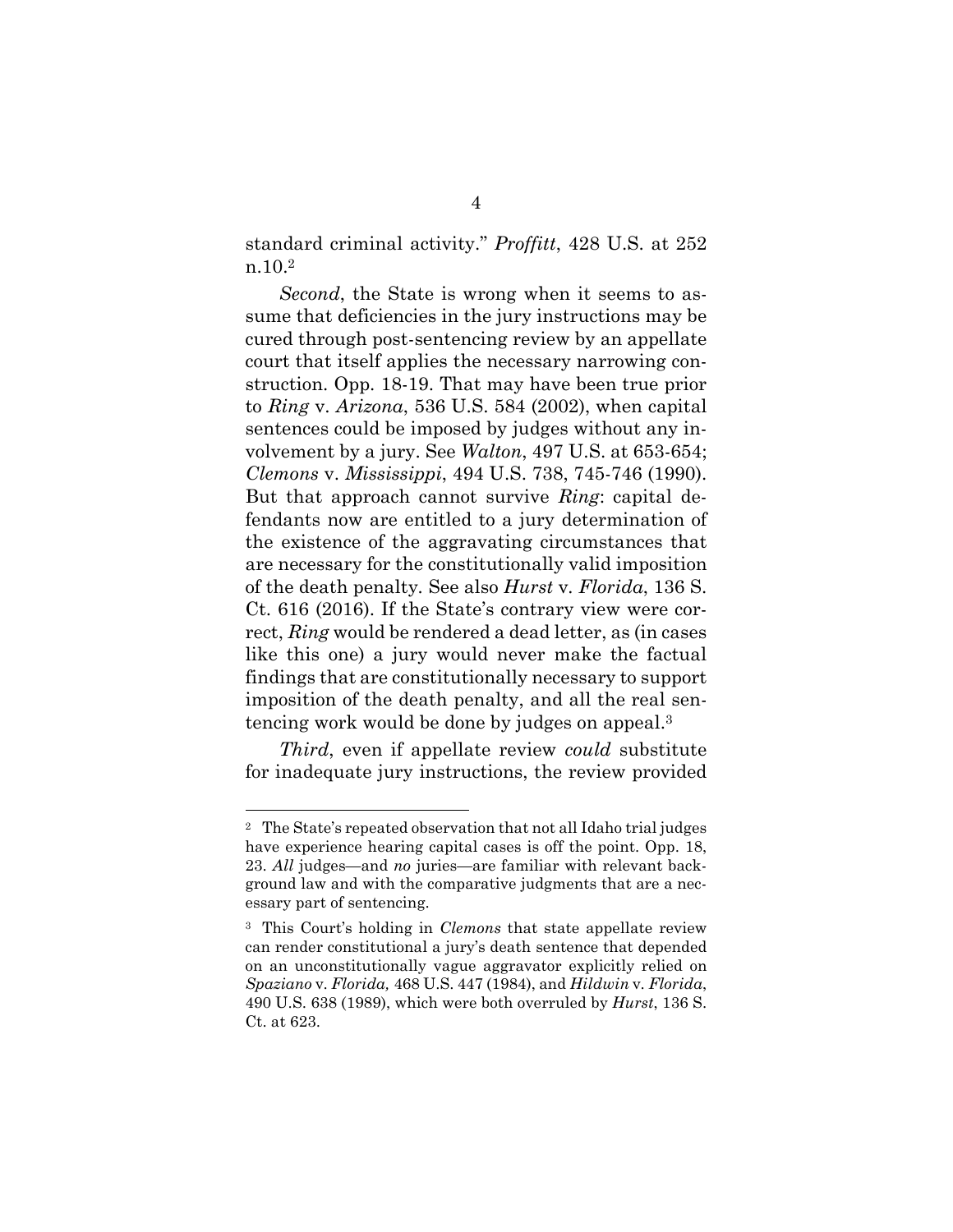by the Idaho Supreme Court in this case did not suffice. Here, the Idaho Supreme Court did nothing more than cite its past endorsement of the "unnecessarily torturous" HAC narrowing construction; at no point did the court apply that construction to the facts of petitioner's case. Compare Pet. App. 50a-52a, with *Lewis* v. *Jeffers*, 497 U.S. 764, 776-777 (1990) (affirming sentence because reviewing court did engage in close factual review).

*Fourth*, even if all the State has to say about the HAC aggravator were correct, review *still* would be warranted because Idaho does not deny our demonstration that the Idaho Supreme Court's approval of the "unnecessarily torturous" narrowing construction conflicts with the California Supreme Court's holding that this same narrowing construction is unconstitutional. See Pet. 15 n.3 (citing *State* v. *Superior Court*, 647 P.2d 76, 78 (Cal. 1982)). If this Court were to take the "unnecessarily torturous" construction into account, this conflict would warrant review.

*Fifth*, the State is wrong in contending that the conflict between the holding below and *Moore* v*. Clarke*, 904 F.2d 1226 (8th Cir. 1990) ("*Moore I*"), was vitiated by the Eighth Circuit's subsequent en banc decision in *Moore* v*. Kinney*, 320 F.3d 767 (8th Cir. 2003) ("*Moore II*"). See Pet. 14; Opp. 15. Following the Eighth Circuit's decision in *Moore I*, which struck down the "exceptional depravity" component of Nebraska's HAC aggravator as unconstitutionally vague, the state court on resentencing applied a new and greatly narrowed construction of "exceptional depravity" to the facts of Moore's case. See *Moore II*, 320 F.3d at 772-773. *Moore II* simply held that the *new*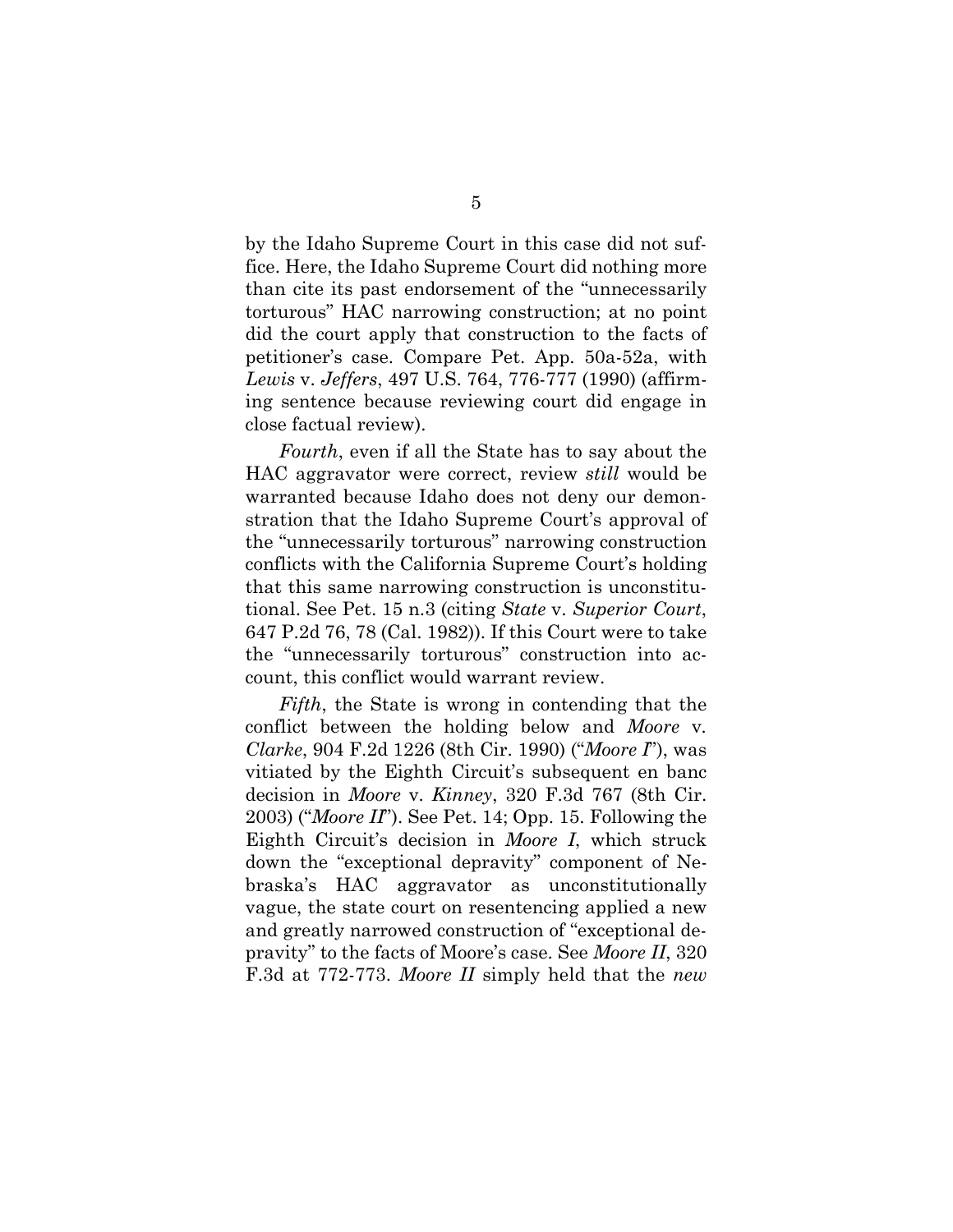limiting construction for "exceptional depravity" is constitutional, a holding that has no bearing here.

To be sure, *Moore II* did question whether *Moore I* is correct and characterized that decision as a "misstep." *Moore II*, 320 F.3d at 771. But *Moore II* did not, and could not, disturb *Moore I*'s application of this Court's decision in *Maynard* to Nebraska's materially identical HAC aggravator. The proof of that point is provided by the decision below, which appeared to acknowledge its disagreement with *Moore I* but nowhere cited *Moore II*. Pet. App. 50a-52a. This Court should grant review to resolve this conflict and assure adherence to the dictates of *Maynard*.

## **B. The State's defense of its utter disregard and propensity aggravators rests on the discredited contention that identical sentencing rules apply to judges and juries.**

The State's response crystallizes the issue presented by petitioner's challenge to Idaho's utter disregard and propensity aggravators. The State's defense of those aggravators turns almost entirely on its contention that judges and juries are constitutionally identical as capital sentencers: "the advent of juries has not changed the calculus in determining where a statutory aggravator and its limiting construction provide sufficient guidance to the factfinder." Opp. 20. The Court should make clear that the State is wrong.

*First*, the State is incorrect as a matter of theory. As we note above and show in the petition, this Court repeatedly has recognized the constitutionally material differences between judges and juries as capital sentencers. Pet. 3-4. Of course, the State is correct that juries are capable of making factual findings regarding such things as a defendant's "attitude" and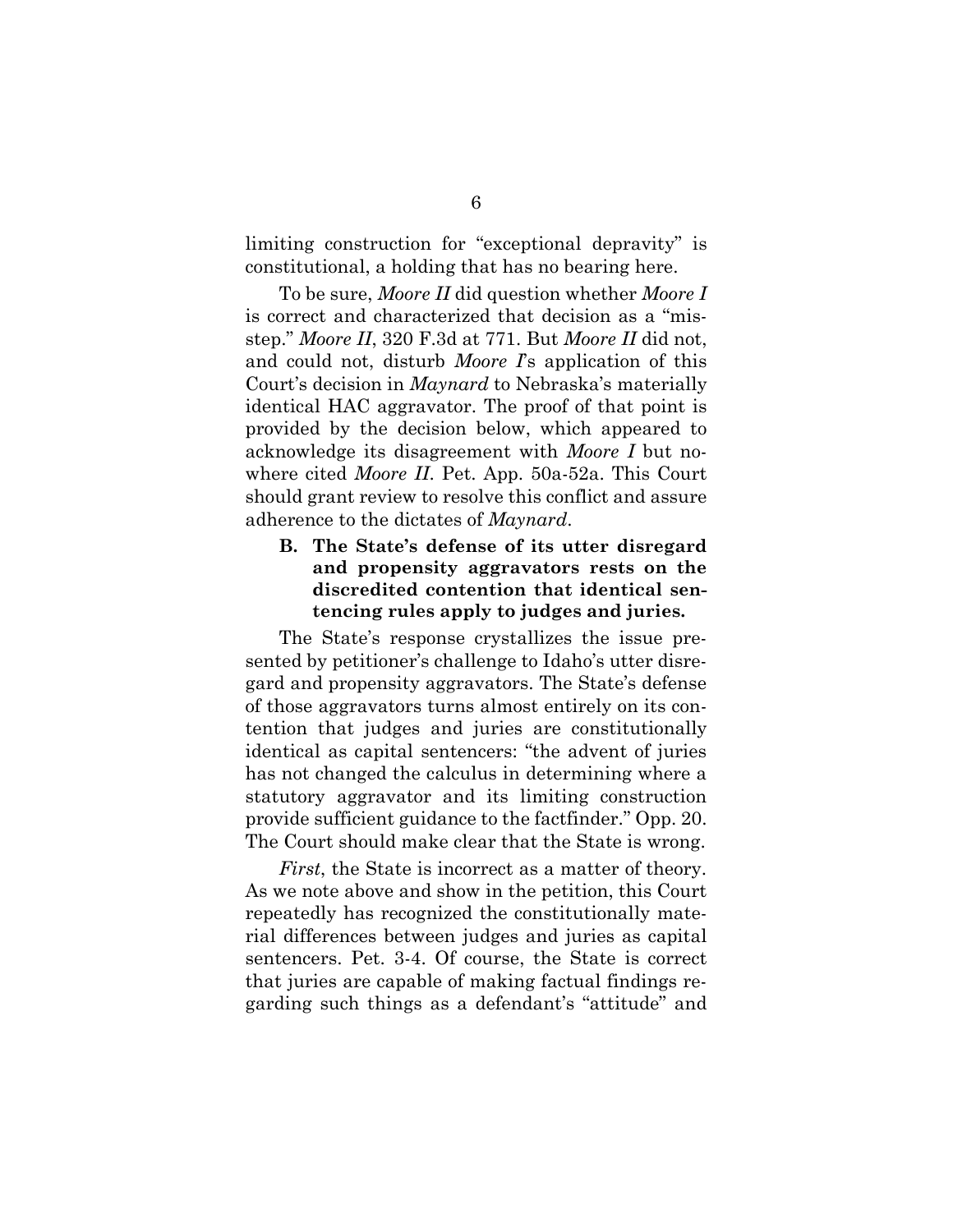"intent." See Opp. 20-22. But that says nothing about the significant differences in knowledge, background, and sentencing experience that judges and juries bring to a case.

*Second*, Idaho's utter disregard and propensity aggravators, which were devised for application by judges, do not provide juries adequate guidance. The State's own presentation recognizes that this Court upheld Idaho's utter disregard aggravator when applied by a judge because, "[g]iven the statutory scheme, \* \* \* a sentencing judge reasonably could find that not all Idaho capital defendants are 'cold blooded,'" as the judge could identify "some within the broad class of first-degree murderers [who] do exhibit feeling." *Arave* v. *Creech*, 507 U.S. 463, 475-476 (1993) (emphasis omitted). See Opp. 22 (quoting *Arave*, 507 U.S. at 475). As we showed in the petition (at 19-20), this reasoning expressly turns on the judge's awareness both of the statutory scheme and of how that scheme has been applied in prior cases. Judges have (or can acquire) that knowledge; jurors do not and cannot.

Similar problems inhere in Idaho's propensity aggravator. As we demonstrated in the petition (at 20- 21), the terms used to instruct the jury on that aggravator—looking to whether the defendant is a "willing, predisposed killer," "who tends toward destroying the life of another," "who kills with less than the normal amount of provocation," and who has "a proclivity, a susceptibility, and even an affinity toward committing the act of murder" (Pet. App. 203a)—either could be thought to describe *everyone* convicted of first-degree murder (surely, as compared to most people, *all* murderers have a "susceptibility" to kill) or to require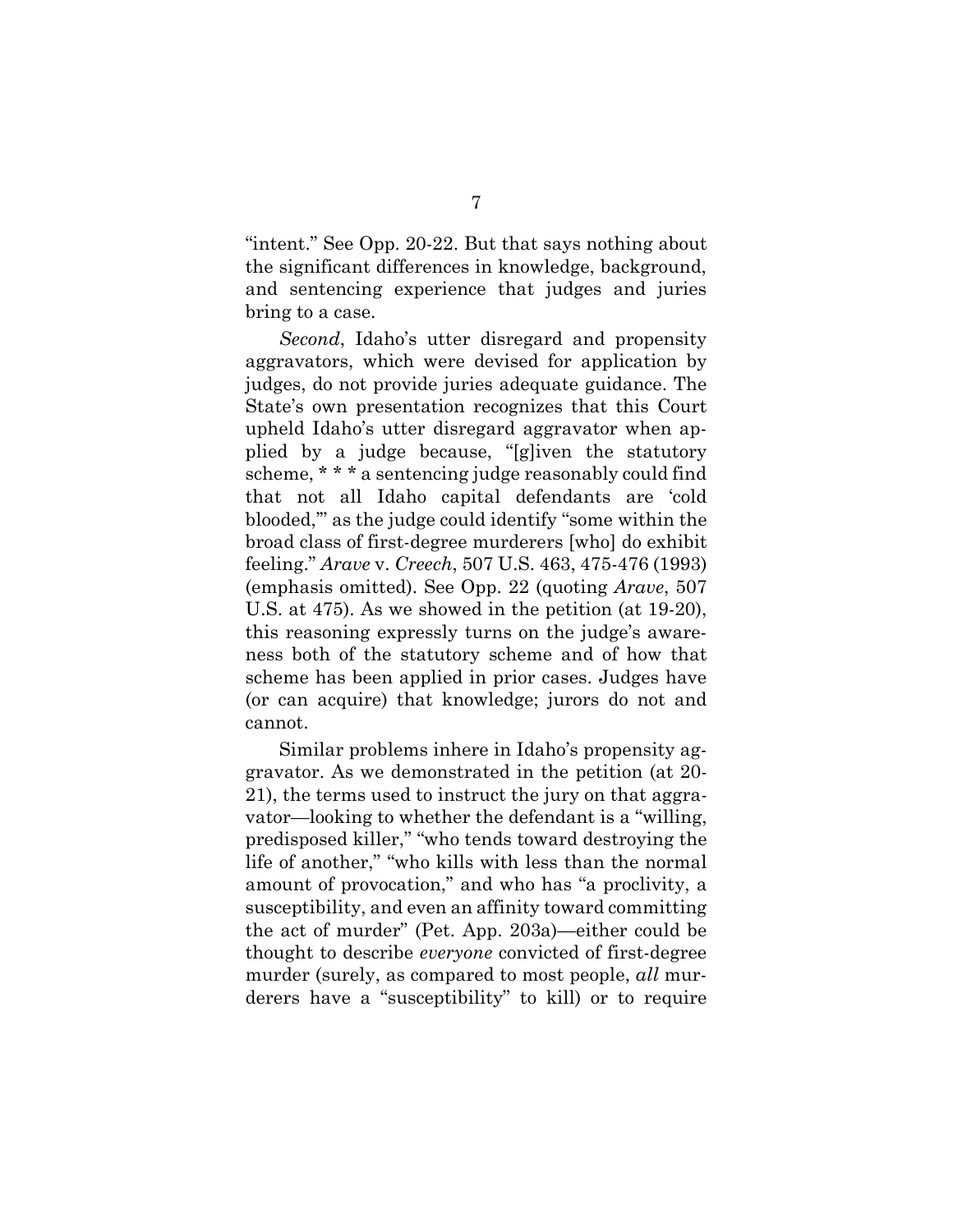knowledge that is beyond the experience of jurors (what is the "normal amount of provocation" that leads to murder?). The State makes no response at all to this point.

## **II. THE COURT SHOULD RESOLVE THE CON-FLICT ON APPLICATION OF FELONY-MUR-DER AGGRAVATORS.**

The Idaho Supreme Court is in acknowledged conflict with the Nevada Supreme Court on the nature of the Eighth Amendment requirement that a capital sentencing regime genuinely narrow the class of persons subject to the death penalty. Pet. 21-30; see *Zant* v. *Stephens*, 462 U.S. 862, 877 (1983). The State's brief largely concedes this point. And the arguments against review that Idaho does offer are plainly wrong.

*First*, the State's principal argument against review—that petitioner's "narrowing" argument was not presented below (Opp. 26-28)—is incorrect. In his brief before the Idaho Supreme Court, petitioner argued that, because Idaho's first-degree murder statute was too broad to accomplish the constitutional narrowing function, "an aggravating circumstance that does nothing more than duplicate the elements of a defendant's first degree murder conviction does not narrow the class of murders eligible for the death penalty and therefore does not pass constitutional muster." Def. Idaho Sup. Ct. Br. 80. This argument took a full six pages of petitioner's brief. *Id.* at 78-83. The Idaho Supreme Court then devoted more than two pages to addressing whether "the felony-murder aggravator \* \* \* does not meaningfully narrow the class of persons eligible for the death penalty in cases where the defendant is convicted on a felony-murder theory."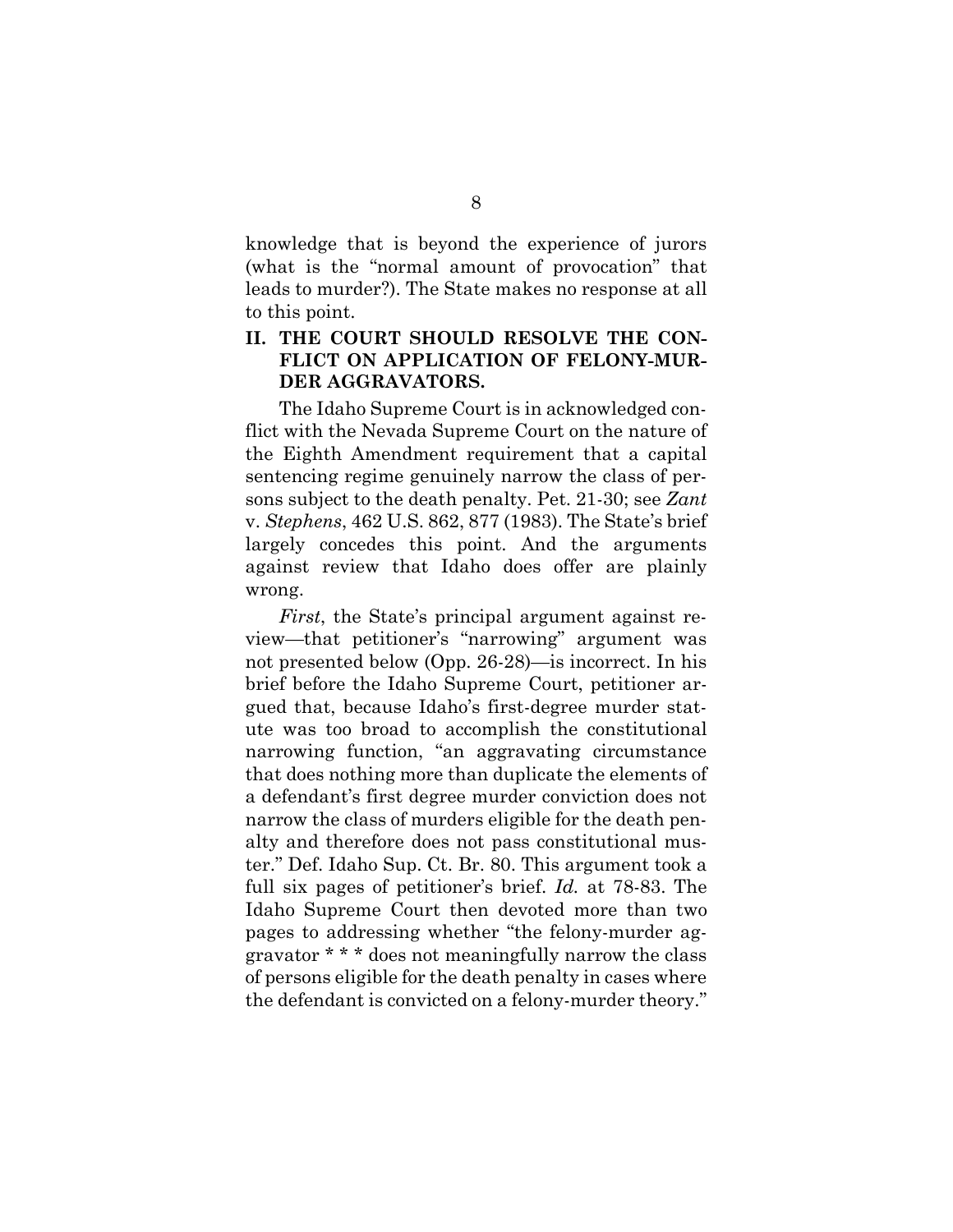Pet. App. 54a-57a. That is the same argument presented in the petition: whether, because the felonymurder aggravator substantially duplicates Idaho's broad guilt-phase definition of felony murder, the aggravator fails to accomplish its constitutionally required narrowing purpose. This Court can, and should, resolve that question.<sup>4</sup>

*Second*, the State makes no meaningful response to our demonstration of a conflict between state courts of last resort on this question. Addressing the Nevada Supreme Court's decision in *McConnell* v. *State*, 102 P.3d 606 (Nev. 2004) (en banc) (per curiam), Idaho largely contents itself with the assertion that *McConnell* is an "outlier." Opp. 29.5 Even if that were so, it would hardly be a reason to deny review; the State's "outlier" label is a backhanded concession that the supreme courts of two States disagree on a crucial question of federal constitutional law. And Idaho ultimately recognizes that *McConnell* actually is *not* an outlier: Addressing other decisions that reflect confusion among the lower courts on the constitutional "narrowing" requirement, Idaho acknowledges that the Wyoming Supreme Court has rejected its approach. All Idaho has to say about *Engberg* v. *Meyer*,

<sup>4</sup> Even if the Court sees daylight between the argument in petitioner's brief below and the question presented in the petition, the Court has long held that "[p]arties are not confined here to the same arguments which were advanced in the courts below upon a Federal question there discussed." *Illinois* v*. Gates*, 462 U.S. 213, 220 (1983).

<sup>5</sup> The State's only attempt to distinguish *McConnell* rests on the number of aggravators found by the jury in that case. Opp. 29. But the number of aggravators at issue has nothing to do with how the narrowing requirement applies to the felony-murder aggravator.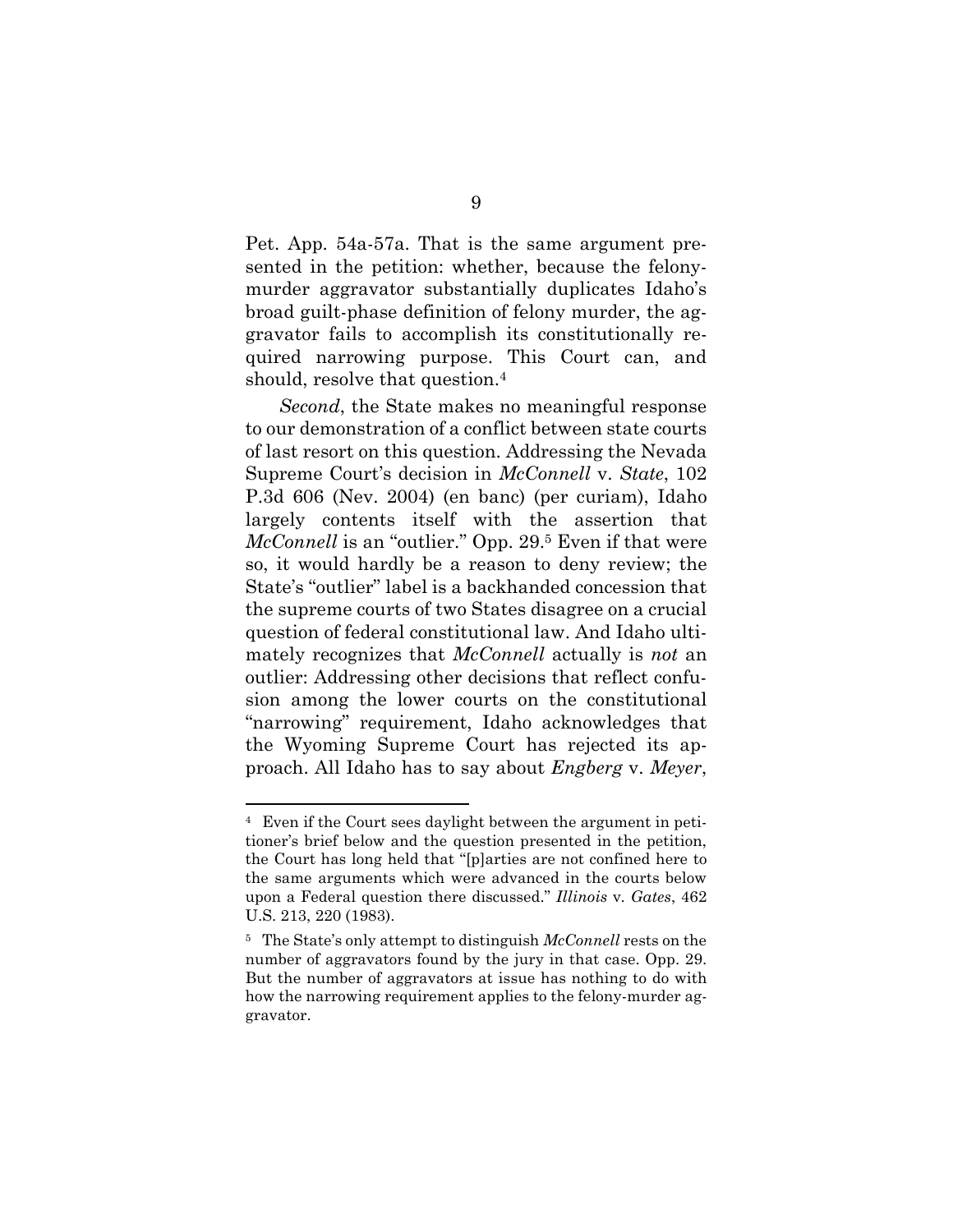820 P.2d 70, 90 (Wyo. 1991), is that the Wyoming court's decision is "unpersuasive"—which concedes the conflict in the courts. Opp. 31.

*Third*, the State's attempt to defend the ruling below on the merits of narrowing is mystifying.

- Idaho observes that narrowing can occur at either the guilt or the sentencing phase (Opp. 32-33)—but that is beside the point. Given the breadth of Idaho's felony-murder statute, narrowing *must* occur here at the sentencing phase. See Pet. 5-6, 25-30.
- Idaho mischaracterizes the relevance of *Loving* v. *United States*, 517 U.S. 748 (1996). See Opp. 33-34. We do not allege a violation of *Enmund* v. *Florida*, 458 U.S. 782 (1982), or *Tison* v. *Arizona*, 481 U.S. 137 (1987), as the State asserts; instead, *Loving* serves as an example of a case in which, because a guilt-phase statutory scheme did not sufficiently narrow, use of aggravators was constitutionally required at the sentencing phase.
- We accurately describe the Idaho rule as finding sufficient narrowing so long as the felony-murder aggravator does not apply to literally every felony-murder conviction. See Opp. 34. As we showed in the petition (at 23-26), and as the Nevada Supreme Court explained of Nevada's essentially identical system, the narrowing provided by Idaho's felony-murder aggravator is "largely theoretical." Pet. 25. The State makes no attempt to show that that statement is wrong.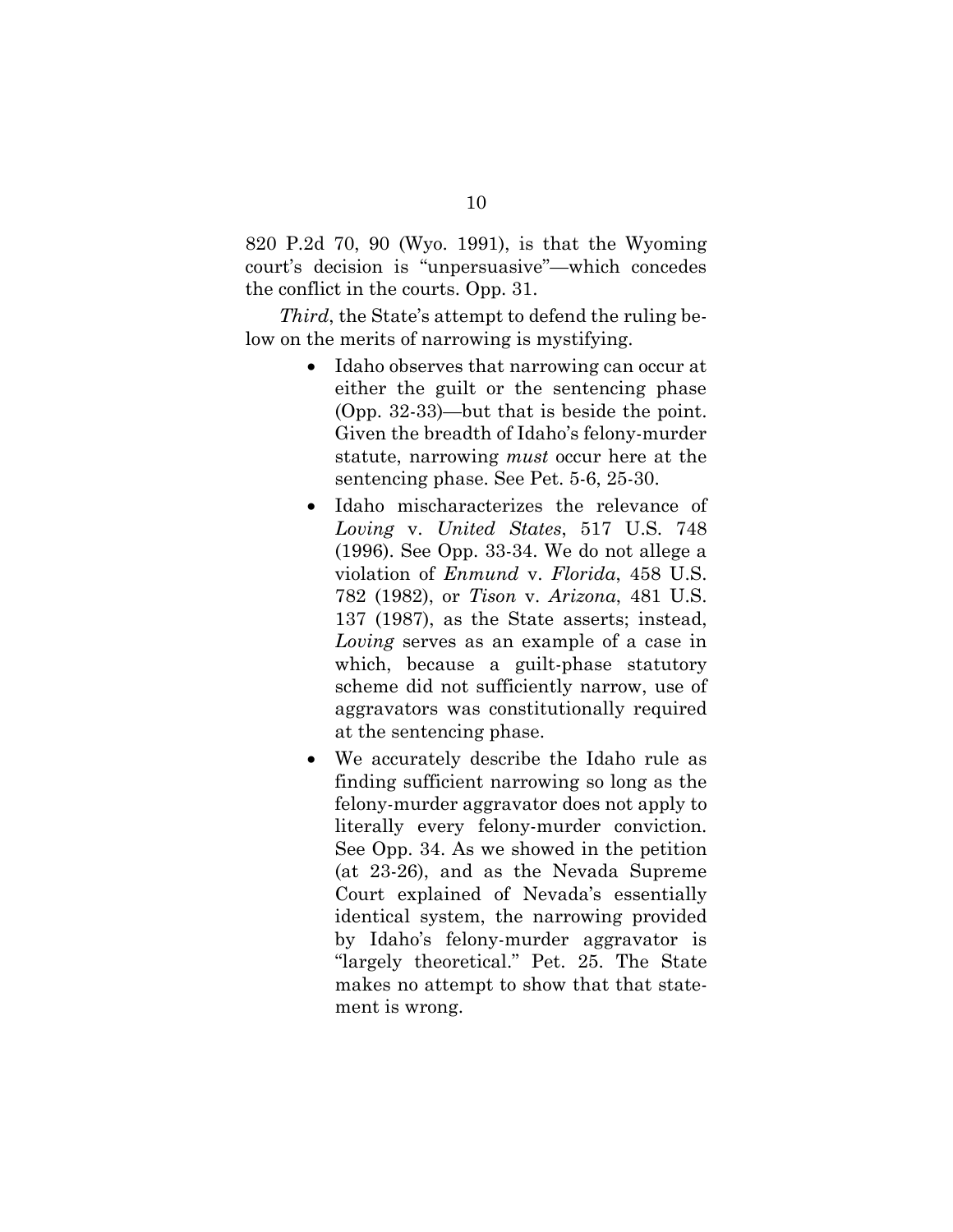We do not argue for a "proportionality" requirement. Opp. 34-35. The key point, instead, is that, because the population of persons *convicted* of felony murder in Idaho is too broad to satisfy the narrowing requirement, so too is the population after application of Idaho's felony-murder aggravator.

## **III. THIS CASE IS AN APPROPRIATE VEHICLE WITH WHICH TO RESOLVE THE QUESTIONS PRESENTED.**

Finally, the State is wrong in contending that error here would be harmless so long as any of the challenged aggravators is upheld "because, in Idaho, the jury is required to weigh the collective mitigation against the statutory aggravators individually." Opp. 37. Of course, we contend that *all* of the aggravators at issue here are constitutionally flawed, which, if true, would make the State's contention irrelevant. But the State would be incorrect even if certain of the aggravators were constitutional.

As we showed in the petition (at 34), under *Brown*  v. *Sanders,* 546 U.S. 212, 220 (2006), "[a]n invalidated sentencing factor \* \* \* will render [a death] sentence unconstitutional \* \* \* *unless* one of the other sentencing factors enables the sentencer to give aggravating weight to the same facts and circumstances." The State declares, without explanation, that *Sanders* is inapposite here, evidently because Idaho allows the jury to "weigh" the collective mitigators against the individual aggravators. Opp. 37-38. But that is wrong: The Court in *Sanders* explicitly stated that it was eliminating the distinction between "weighing" and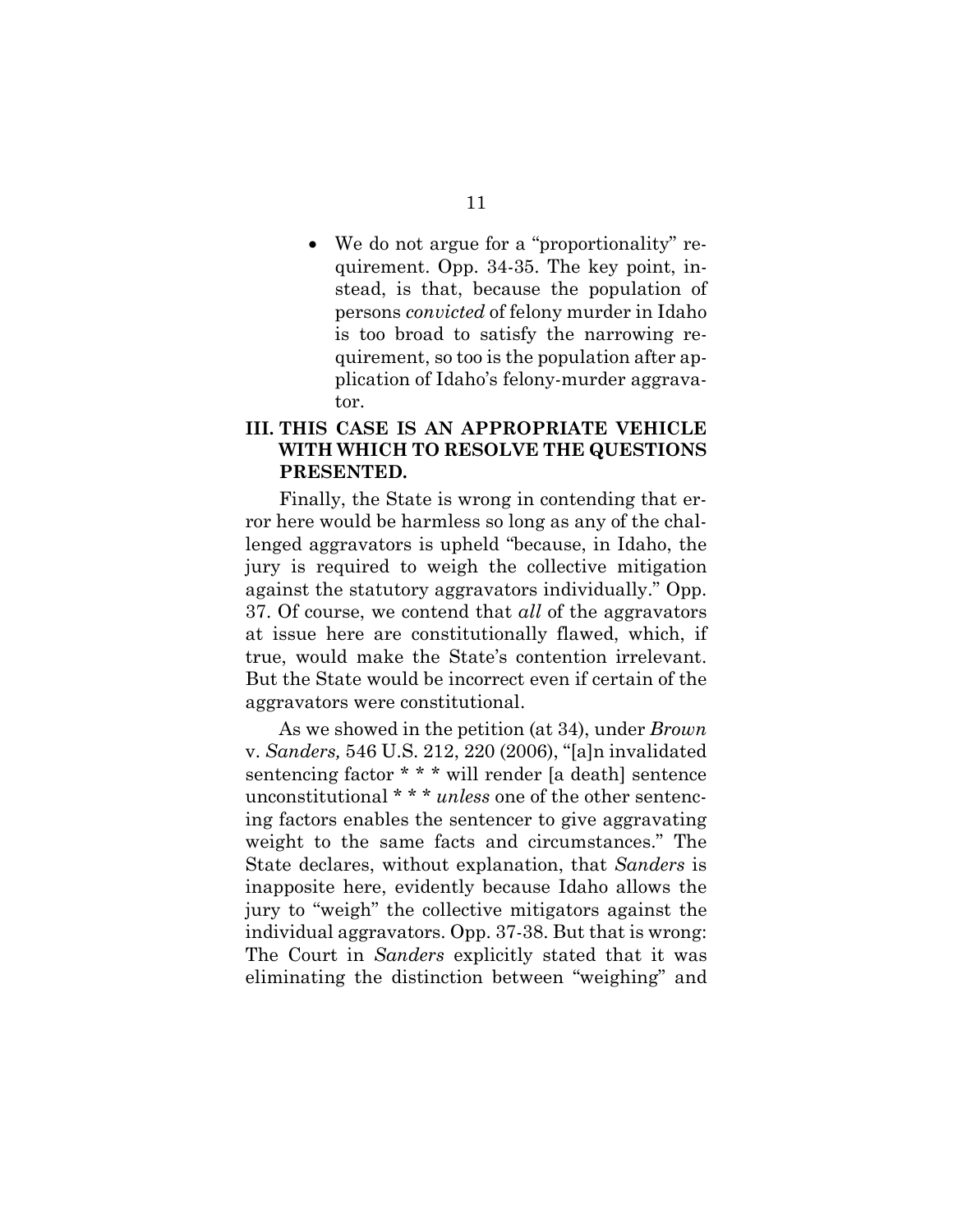"non-weighing" States and applying its rule in *all* capital cases. 546 U.S. at 219-220.

And as we also showed, in this case invalidation of *any* of the aggravators would, under *Sanders*, require invalidation of the death sentence. Here, the aggravating circumstances before the jury each contained distinct elements and requirements; "if one of them [is] invalid the jury could not [have] consider[ed] the facts and circumstances relevant to that factor as aggravating in some other capacity." *Sanders*, 546 U.S. at 217. The State evidently means to concede this point; we made this representation in the petition (Pet. 34), and Idaho makes no response. Accordingly, there is no prudential reason for the Court to deny review.